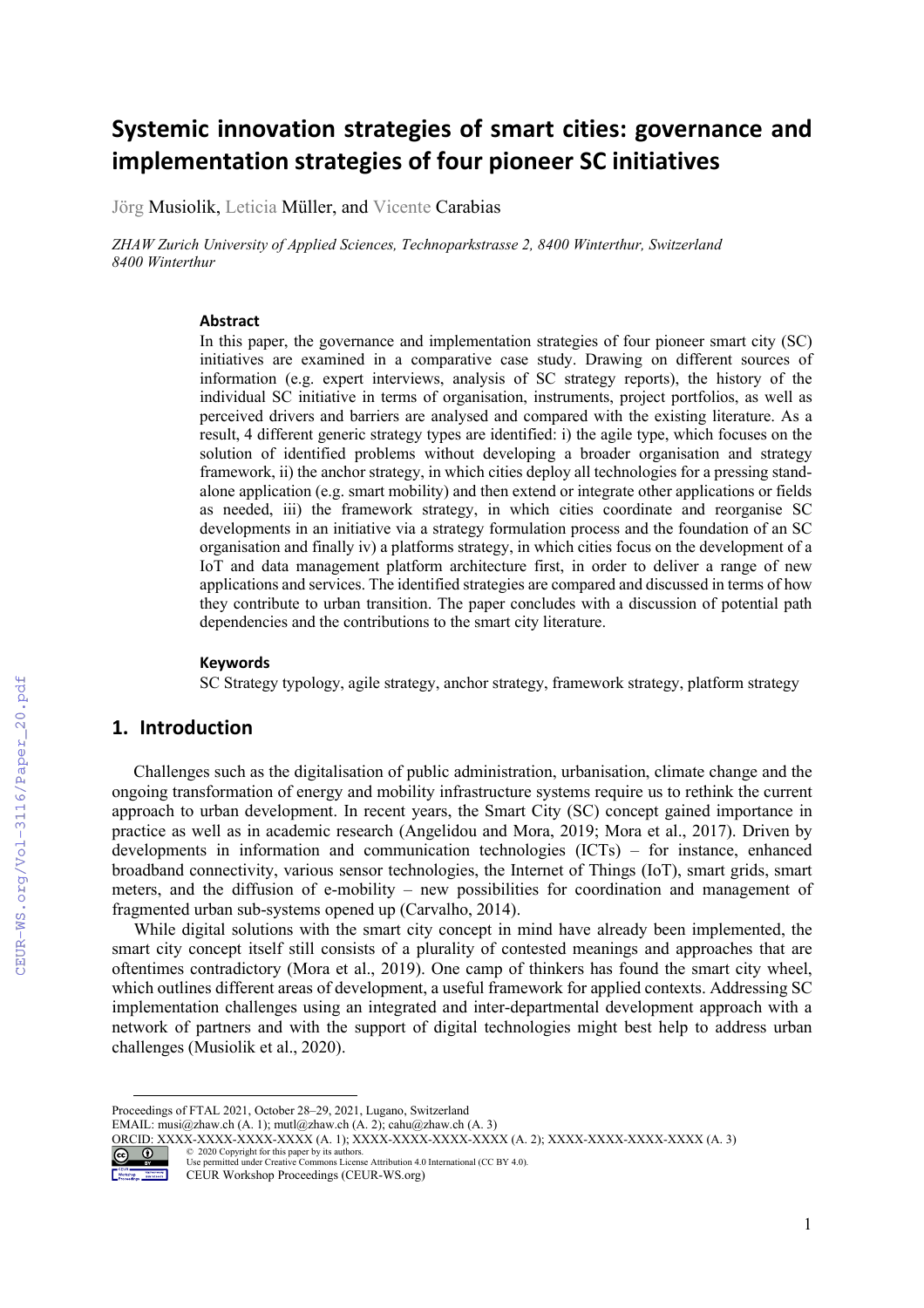In the current interrelated digital-, energy- and mobility transitions, many European cities moved from sectoral transformation approaches (like focusing solely on energy) towards more systemic and integrative governance, taking the smart city concept into account. Many Smart City Initiatives (SCI) have been founded in which digital experiments and pilot projects are complemented with further coordination and management activities such as developing visions and roadmaps for the transformation, establishing cross-sectoral or departmental steering groups, communication and marketing, or developing an overcharging digital infrastructure (Musiolik et al 2020). These activities might accelerate the transition process of cities, since a joint governance and management strategy is applied to energy, mobility, and housing issues with the help of ICT (Mora et al., 2019). However, the number of successfully realised digital SC projects is still low (van Winden and van den Buuse, 2017). There appears to be a large gap between policy visions and implementation (Hartemink 2016). Especially since one third of medium-sized and large cities are expected to define their SC roadmaps within the next few years, research of the governance of SC implementation is of key importance (Manville et al., 2014).

This paper focusses primarily on typologies for SC implementation. It identifies and typical implementation strategies currently applied in European smart city initiatives and contributes to the overall questions of innovation strategies and (digital) transition governance.

## **2. Literature Review: Smart City Implementation**

#### **2.1. Smart City Concept**

There have been attempts to further categorise approaches and paths of SC implementation in the smart city literature. Overarching principles have been identified with the help of literature reviews, by conducting case studies of leading smart cities, and finally, through the various guideline reports published by SC stakeholders (grey literature).

Mora et al. (2019) for example started from an analysis of the SC academic literature and identified five different development paths: i) an experimental path, where SC are used as testbeds for the development of IoT solutions, ii) the ubiquitous path of the Korean experience of a top down technology and industry policy approach, iii) the corporate path, in which urban areas become smart when they deploy platform of digital solutions provided by ICT firms, iv) a European path, were smart cities are developed and financially supported to foster a low-carbon economy, and v) a holistic path where digital technologies are assembled in a local context taking collective intelligence, participatory governance and community led urban development and an open and user driven innovation process into account.

Mora et al. (2019) then derived from these paths four dichotomies of how SC development could be approached: 1) a technology-led or holistic strategy, 2) a double or quadruple-helix model of collaboration, 3) a top-down or bottom-up approach, and finally, 4) mono-dimensional or integrated intervention logic. The dichotomies "…generate divergent hypothesis on what principles drive smart city development and the strategies assembled to enable it" (ibid.). In fact, they are mainly concerned with the governance approach of smart city implementation and discuss their dichotomies with the following management logics in mind: 1) Technology-led approaches voice a technology-push model of thinking while holistic strategies pronounce a logic of citizen pull and a need to incorporate the needs of the citizen in the already existing sociotechnical system, 2) differentiate the model of collaboration and the governance of the innovation process, 3) the role of the city administration and of the citizen in decision making and implementation, and finally, 4) the intervention logic of single (e.g. just mobility) or more integrated areas of activity (like V2G) should be key in the implementation.

Others, however, have identified further variations of these principles of smart city implementation. These variants have been derived from case studies of leading SCs and are often suggested as blueprints or development paths for followers. Lee et al. (2014) compare the strategies of San Francisco and Seoul. Komnininos (2011) analyse different case studies and delineate three approaches to smart city development. These variants are based on the idea that local communities should combine their intellectual capital with ICT. Angelidou (2014) analyses the incorporation of key domains of technology advancement, human and social capital development, the development of a pro-business environment and the networking in the ongoing implementation strategies of four leading smart cities.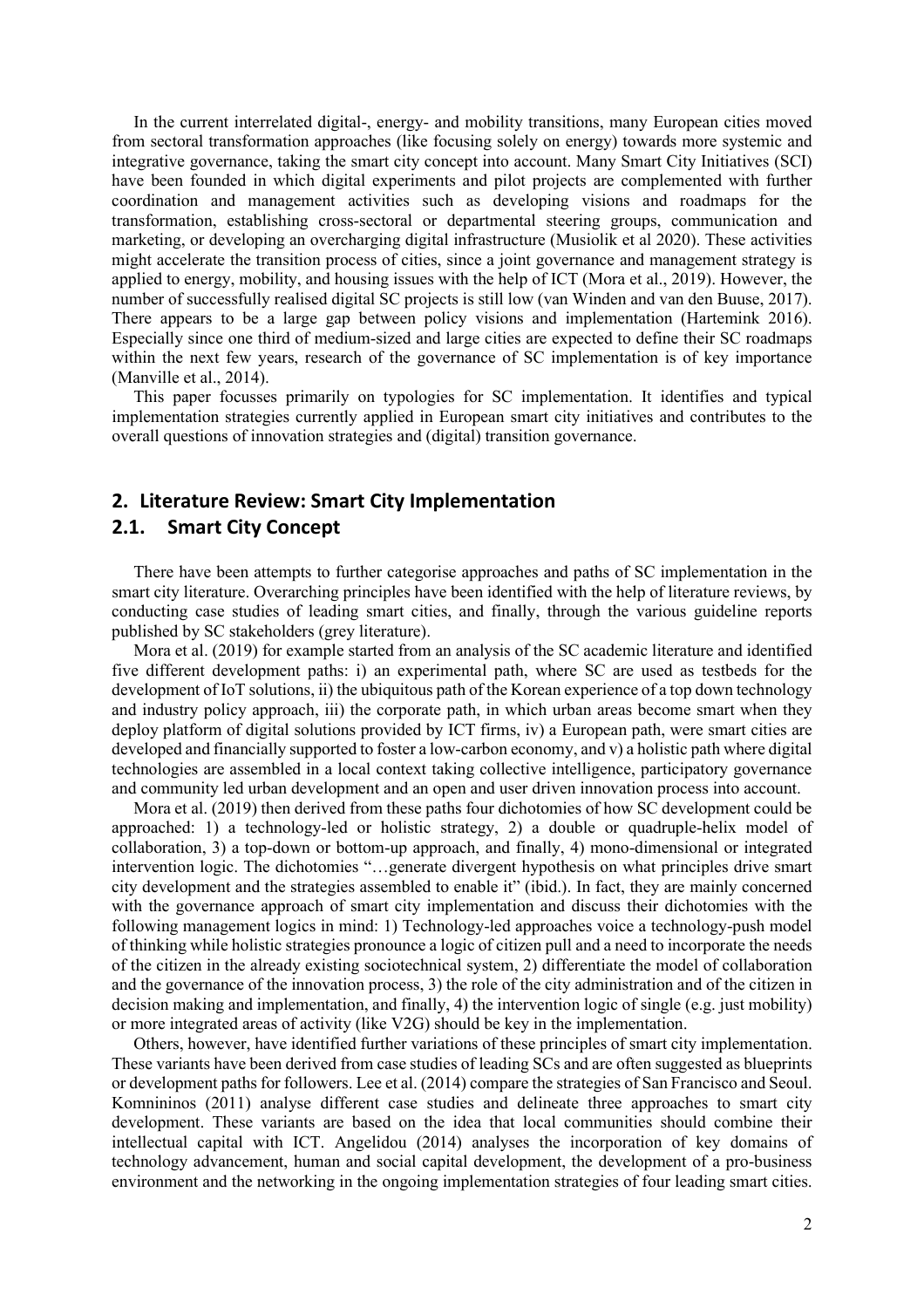She concludes that technological development is of no use if it does not promote the development of human and social capital in terms of innovation networking and knowledge generation. Technology underpins the development of knowledge and decision making in cities and vice versa. Kaczorowski and Swarat (2018) differentiate a "public private partnership approach" in which cities work together in an alliance in a rather closed innovation process with influential multinational companies, a "city elite approach" in which established networks of politicians, administration, utilities, and science implement the SC in a top-down manner and finally a so called "city society approach" in which the city administration develops and implements the SC together with its citizens (Kaczorowski and Swarat, 2018).

Finally, many types of SC stakeholders have published guideline reports on how to implement SC (in the grey literature). These reports often start from empirical experience of front runner cities and take into account the view of technology developers, consultants or intermediary organisations active in the field of smart cities. Often, they propose a step-by-step approach that describes the design and implementation process of smart city development by a roadmap or a phase model including in which a starting point and the goals are determined; projects are identified, selected, and implemented; best practices and success factors are outlined; and finally, tools for monitoring solutions are introduced. Berger (2018) serves as a good example showing different best practices and approach SC development by first focusing on one or two specific areas of the smart city wheel before taking a more integrated, systemic approach to the solutions. Machina research (2017) discuss technology and infrastructure related meta strategies and suggest i) an 'anchor' route, in which the city adds working applications in series, ii) a 'platform' route, in which the city focuses on deploying infrastructure first so that a number of applications can be compiled later, and iii) a 'beta city' route, in which the city continues to experiment with multiple applications without a finalised plan for how to bring these pilots to full operational deployment (ibid; Green, 2016). Musiolik et al. (2020) conceptualise SC implementation through a model and differentiated SC development in a pilot project phase in which project management is key, an institutionalisation phase in which organisational development of smart city specific structures takes place, and a consolidation phase in which the long-term urban transition is realised.

To conclude, most of the identified principles and paths are concerned with the overall management logic and governance principles of smart city implementation. They are to a certain degree normative, influenced by the ongoing conceptual discussions and mainly derived from case studies of leading smart cities.

## **2.2. Summary and Research Questions**

The concept of 'Smart City' is still fluid, scarcely formalised and, to some degree, subject to different ideological interpretations (Hartemink, 2016). A shared definition in addition to a consolidated understanding of the strategic options to implement SC does not exist, though the concept is implemented in many different European cities. Due to the existing gap between policy visions and implementation, there is thus a need to move towards more explanatory typologies to better understand how smart city implementations are guided.

Current research on smart city implementation, however, can only partly fill this gap. Most of the identified principles and paths of smart city implementation – within some sort of meta-level discussion – are again to a certain degree shaped by the ongoing conceptual discussions. In addition, they are rather descriptive, have some overlap, and it is rather unclear how these key principles are combined in real strategies. While these principles indicate potential challenges and trade-offs of smart city strategy formulation, the literature at micro- and meso level moves a step forward and concretises elements and dimension of SC implementation.

SC implementation can in a first dimension be differentiated in terms of coordination, organisation, and strategic development. While some cities operate with the existing personnel, processes, and administrative structures, others identify a need for organisational and strategic renewal. Key elements are therefore SC visions or strategies, which are developed in addition to new positions, such as chief digital officers, or steering and coordination committees. The second dimension is made up of the level of technological implementation and integration. The deployment of digital technologies can be a core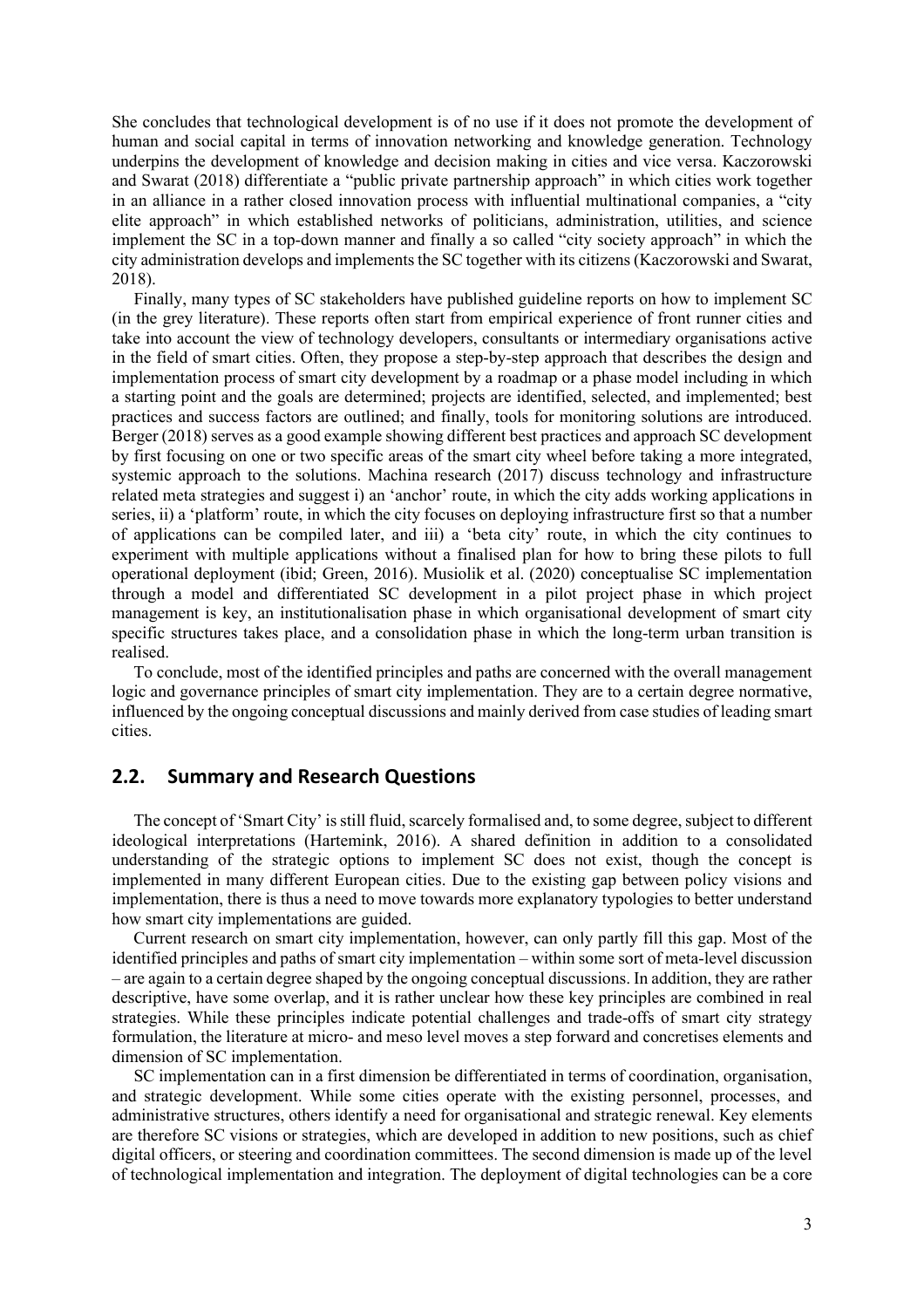element of smart cities. However, implementation processes may very terms of depth of the deployment and integration of technologies, data, and the necessary infrastructure for new platform architectures. This includes the technological development and integration in single applications of the smart city wheel, but also coordination and integration between different fields and different spatial levels of the city (buildings, street, districts, whole city).

Taking these two dimensions into account allows for a more rooted analysis and depiction of strategy options of smart cities. In addition, it might allow further investigations on how technology and organisational development interrelate and it might explain smart city implementations in terms of viable strategies, overall impacts on city systems and paths for further strategic (re-)developments. Therefore, in this paper we would like to answer the following research questions:

- What kinds of organisational and technological strategies are deployed to implement SC?
- What kind of strength and weaknesses do these strategies have? What are potential strategic redevelopments and paths?

#### **3. Methods**

Our research on SC implementation strategies builds on a pre-study in which we prepared and conducted the case study selection and a main study in which four smart city initiatives have been analysed in terms of the strategy type they applied. Case studies were conducted on Pully, Amsterdam, Vienna, and Santander.

#### **4. Typology of implementation strategies**

#### **4.1. Technology and organisational development in the case studies**

SC implementation can be differentiated in the first dimension in terms of organisational and strategic development and coordination. While Pully operates with the existing personnel, processes and administrative structures and does not implement any coordinative strategy due to costs and potential loss of flexibility and freedom of innovation, Vienna had identified a need for organisational and strategic renewal and built up i) smart city specific organisational structure including interdepartmental coordinative bodies, committees for strategy development as well as for the operative implementation and management and ii) strategy documents called smart city framework strategy. Projects and activities are therefore selected according to the established strategy and the implementation process is reviewed within a monitoring process. This process should detect if the goals of the framework strategy are achieved, or an adaption of the strategy is needed. However, it recognises that smaller cities tend to find it easier to network across departments and cooperate between different players, even without a formal smart city strategy.

The second dimension comprises the level of technological implementation and integration. The deployment of digital technologies is a key element of smart cities and the level of deployment and integration of technologies varies between our case studies. In Amsterdam, Santander, Vienna, and Pully smart city processes mostly started with pilot projects in the field of smart energy, smart mobility, or the replacement of analogue administrative processes (smart government). Amsterdam and Santander developed partial fully functional standalone application while Vienna and Pully did not have such focused approaches on technological innovation. These developments in Santander and Amsterdam include further decisions and activities in terms of data generation and deployment for certain decision or management processes. They also include well-defined selections of fenders, accompanying technologies such as APIs, transmission technologies, and take into account the already existing infrastructures, formats, and potential future extensions in terms of integration of applications and services. While most of pilot projects were located in specific areas of the smart city wheel, in the case of Amsterdam they are neither scaled up nor complemented with further developments in terms integration of further data sources, applications or platform infrastructures (van Winden and van den Buuse, 2017). While Amsterdam is strong in technological development and integration in single applications such as smart energy, Santander goes a step further and coordinates and integrates between different smart city fields and different spatial levels of the city by complementing IoT platforms with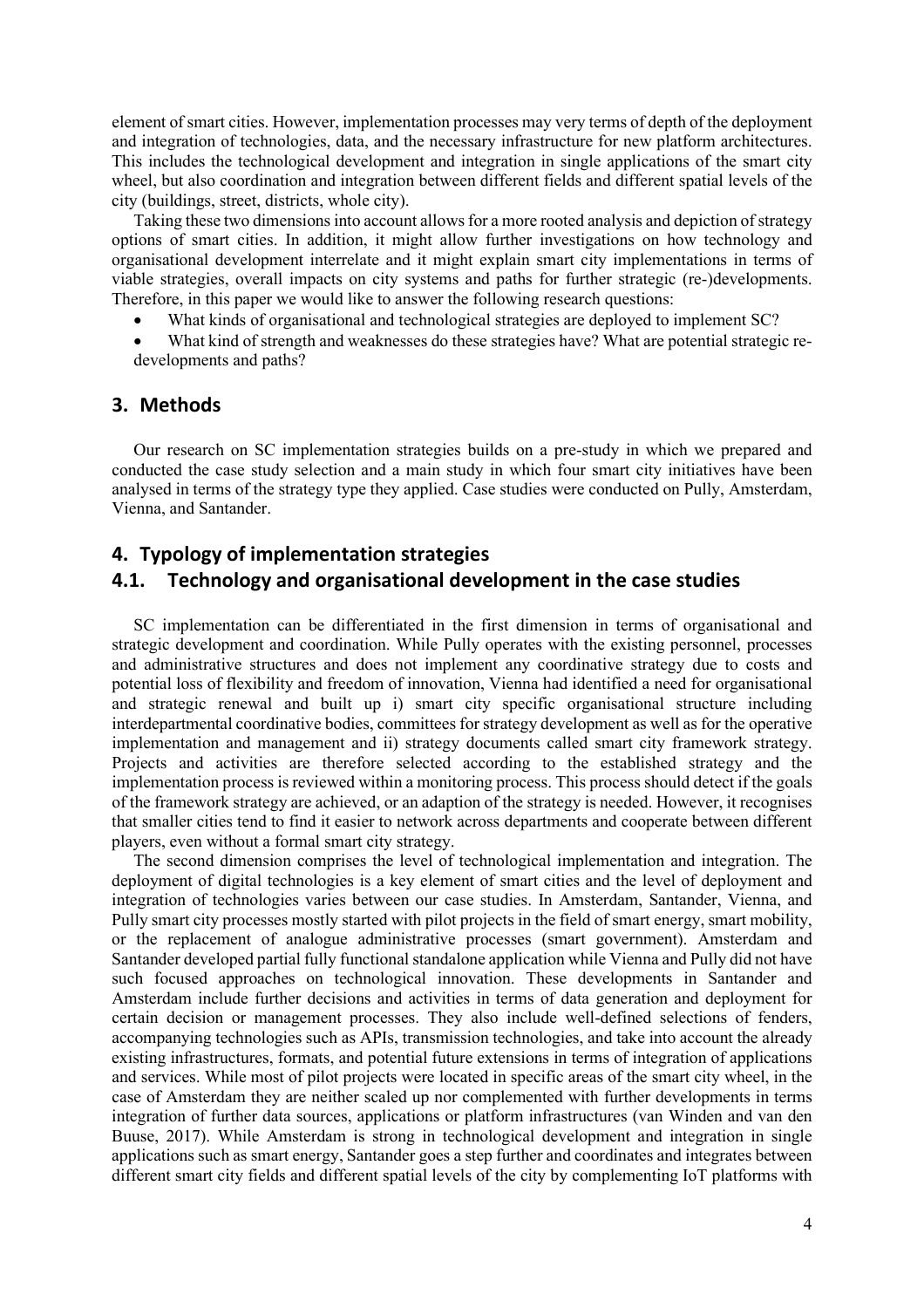an overarching platform architecture for data management. These first results show that SCI vary in terms of organisational development and technology implementation, although they have the same aim of implementing the smart city concepts.

## **4.2. Typology of SC implementation strategies**

By differentiating these dimensions in the two values of "low" and "high" four key strategies of SC implementation can be derived (see [Figure 1\)](#page-4-0).



<span id="page-4-0"></span>Figure 1: Typology of implementation strategies of Smart Cities

The **agile strategy** is characterised by both, a low level of technical integration and a low level organisational and strategic development. The Pully case study represents this type. Innovative projects are proactively initiated and implemented by various actors. There is no overarching organisational structure or strategy for project selection or -coordination, and often no monitoring of smart city implementation takes place. The focus is on implementing pilot projects, so-called "quick wins," for marketing reasons in addition to learning and know-how development. Freedom, agility, and the ability to innovate are seen as more important than coordination and integration. This approach is based on the assumption that smart cities are not implemented by following a master plan but by a step-by-step approach and by making small changes in the cities through different projects. In terms of strengths and weaknesses, it allows for a high degree of freedom to test new technologies and services and involves the broader public to help increase acceptance and legitimacy of smart city development. Different applications and vendors can be tested without a final plan for technological and infrastructural integration into a new systems architecture. However, scaling up and going beyond pilot projects might be challenging, as a long-term plan and strategy is lacking.

The **framework strategy** is related to the agile type. While technology development and coordination are low, the level of strategy and organisational development is advanced in this strategy type. Cities coordinate and often reorganise SC developments in an initiative via a planning and strategy formulation process and the foundation of an SC organisation. While technologies are tested in pilot projects, the focus of the initiative is on the implementation of citizen-oriented projects and the careful deployment of technologies. As a result, there might be no plan for fully operational integration of technologies. Moreover, a smart city strategy or a programme that encourages innovation and perhaps implements a monitoring system to control the long-term developments are key. Projects are then selected, funded and implemented according to the strategy. Using the monitoring system, the success of the entire smart city initiative is then assessed, and the strategy adjusted if necessary.

The anchor strategy type can be described by a high level of technology integration but low level of strategy and organisational development. Parts of an anchor strategy can be found in the Pully and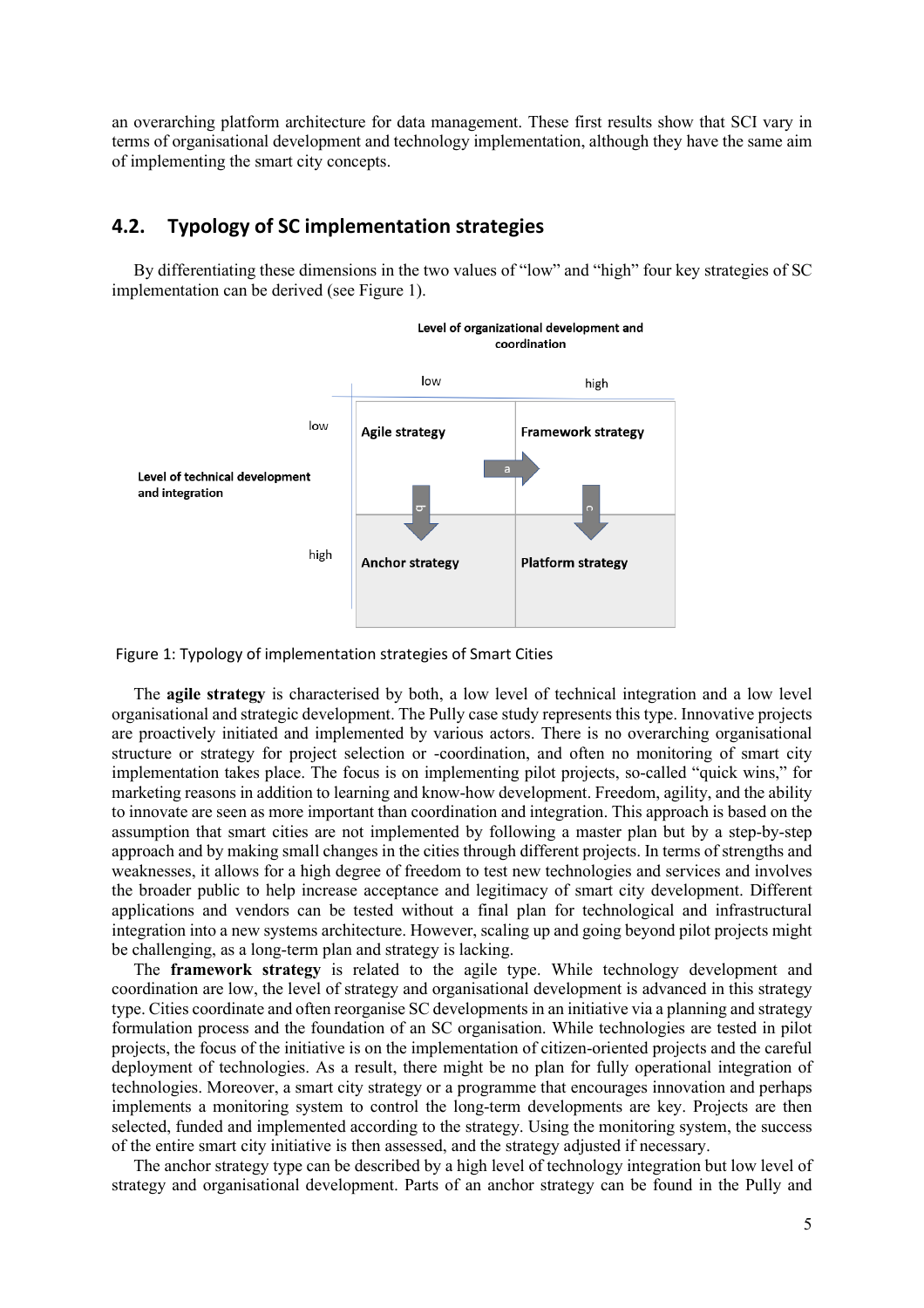Amsterdam case studies. Cities develop a technological solution for a specific standalone application (e.g. smart mobility), usually in response to an urgent need (e.g. traffic congestion in the city) for which there is a digital solution. This digital solution "anchors" all subsequent investments in technology in other fields of action. Implementation of the initial technology is therefore driven by the initial usecase. If the technology works, it might be expanded to other fields of the smart city wheel. This, however, means that new projects and solutions must fit in the already existing technological setting and that the innovation management modus have a trial and error component. Organisational and strategical development of the smart city initiative is not demanded as only specific departments and processes are key. In terms of strengths and weaknesses it was reported that an anchor strategy is a straightforward way to achieve a fully digital solutions in single applications, which also provide concrete solutions and gains. However, the dependence on specific vendors and technologies as well as the integration of further solutions and services might be challenging.

Finally, the platform strategy is the most advanced type in terms of technology integration and strategic and organisational development. The Santander case represents this type. Such smart cities focus on investments in infrastructures and a comprehensive smart city platform encompassing existing datasets, applications, and services. The core idea of this approach is that specific services and solutions can only be created by combining different processes, applications, and data sets in a single platform. This means that the platform's performance and benefits depend not only on a specific technological architecture but also on mainstreaming of different processes such as data collection and management, as well as an adoption of planning and decision-making process in all parts of the city administrations. This means that next to the implementation of a smart city organisation, all departments have a need of reorganisation. In addition to that, the implementation management is structured by the needs of the overall architecture (the management platform). A major strength of this approach is explicit activation of synergies between different smart city fields, data sets and the explicit provision of new services and solutions. A major weakness are the high upfront investments, technology, and vendor dependences as well as the tendency of losing track of the citizen needs. Finally, the approach heavily depends on coordination and design skills of those responsible for the smart city and that investment decisions have to be made despite the lack of technological standardisation.

# **5. Discussion and Conclusion**

While the SC concept is fluid and much of the literature remains in a conceptual place, many cities and municipalities have already operationalised the concept. In this paper we take an applied perspective and focus on the "how" of smart cities rather than the "what" and have a look on smart city implementation strategies. We showed that in four studied examples, organisational and technological dimensions were of importance for SC implementation and that four strategy types can be identified: i) the agile type, which focuses on the solution of identified problems without developing a broader organisation and strategy framework, ii) the anchor strategy, in which cities deploy all technologies for a pressing stand-alone application (e.g. smart mobility) and then extend or integrate other applications or fields as needed, iii) the framework strategy, in which cities coordinate and reorganise SC developments in an initiative via a strategy formulation process and the foundation of an SC organisation and finally iv) a platforms strategy, in which cities focus on the development of a IoT and data management platform architecture first, in order to deliver a range of new applications and services.

These strategies have different strength and weaknesses in terms of flexibilities, costs, dependence and created services and solutions, and are situated in contexts where cities have actively decided to engage with the SC concept. With our proposed typology, our primary aim is to provide an explanatory tool to classify current SCIs and map out potential SC implementation routes. The four strategy types, therefore, may offer some orientation around different pathways a city may choose to follow, should they make the decision to engage with smart cities.

One should note that while certain progression paths from one strategy type to another are easier to follow, cities must decide depending on their own competencies, capacities and priorities which strategy type their mission most closely aligns with and whether other strategy types are even desirable. It follows then, that any strategy type can lead to either highly desirable or highly undesirable results in their implementation without a deliberative and reflexive process leading up to certain path of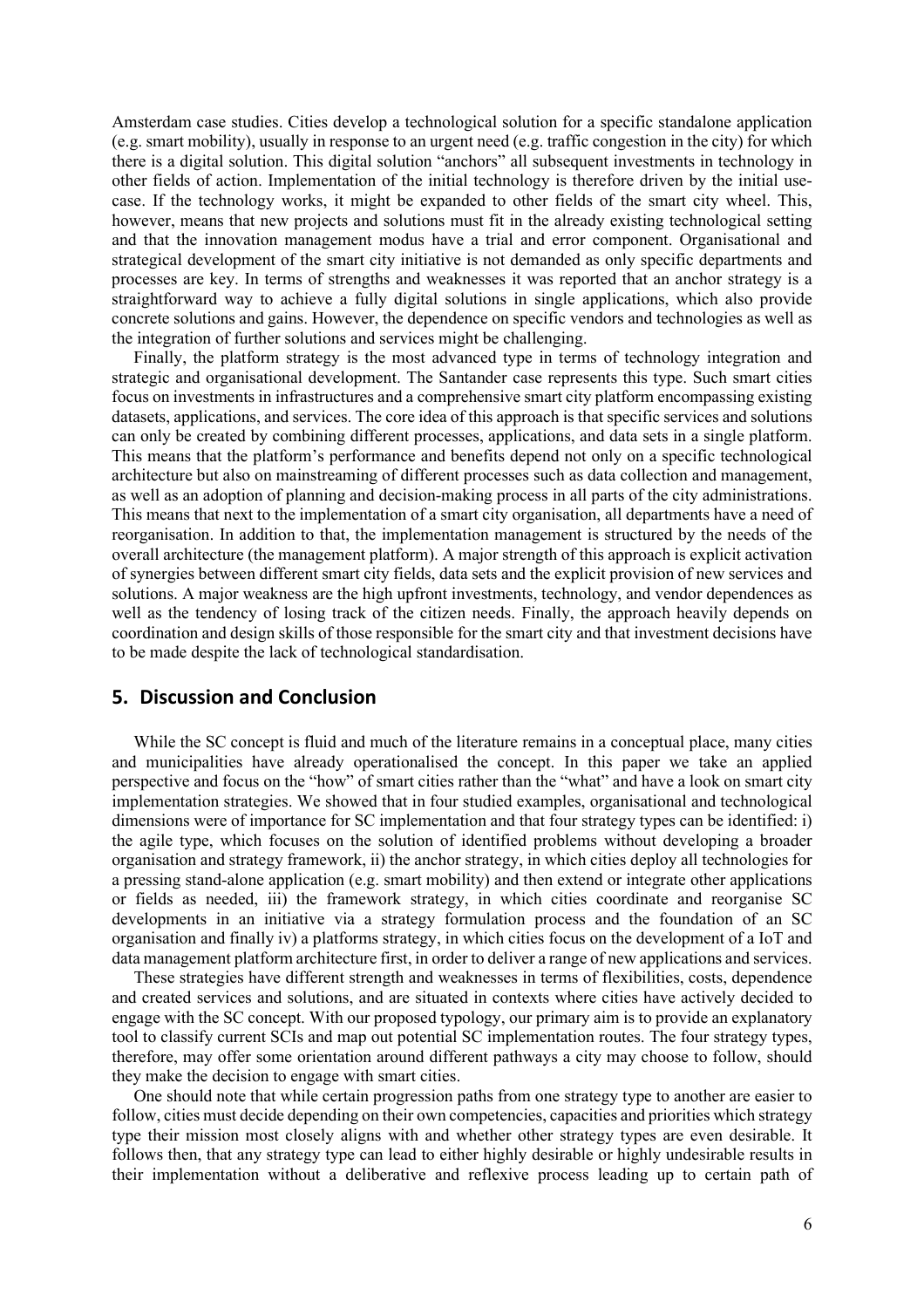implementation. With our proposed typology we, therefore, neither suggested that all SC will move in the direction of implementing SC platform automatically nor do we expect that implementation of this type always will lead to positive outcomes in the respective smart cities.

While the SC concept is fluid and without a uniform theoretical background to explain SC development, our contribution to the SC literature are threefold. First, the digital urban transformation might evolve around different paths in which organisational and technology innovation and development are key dimensions which jointly evolve and are interrelated i.e. the development in one dimension might accelerate or impede the development in the other dimension. Second, reflections on the directionality of path development and considerations of whether contradictions or path dependencies are emerging are pivotal. The implementation strategies identified influence dependencies and especially the build-up of key architectures in terms of IoT or data and smart city management platforms might influence further development. Third, we point to the potential trade-offs cities may face in the SC implementation, such as the trade-off between control through a platform but also dependence on the developed technological infrastructure, and the flexibility to switch paths easily whilst having less control over the types of innovations that emerge. The agile- or framework strategy as 'wait and see' strategies, might be an option here but they come at cost of innovation leadership, availability of new services and shaping the transition towards smart cities. Nevertheless, further research on SC implementation strategies is needed. Through further assessments of currently implemented SCI, we are curious to see which implementation pathways cities choose to follow and how these different paths shape the urban transformation in practice.

## **6. References**

- [1] Angelidou, M., 2016. Four European Smart City Strategies. International Journal of Social Science Studies 4, 18-30.
- [2] Angelidou, M., 2017. The role of smart city characteristics in the plans of fifteen cities. Journal of Urban Technology 24, 3-28.
- [3] Angelidou, M., Mora, L., 2019. Developing Synergies Between Social Entrepreneurship and Urban Planning: Evidence from Six European Cities. disP-The Planning Review 55, 28-45.
- [4] Appio, F.P., Lima, M., Paroutis, S., 2019. Understanding Smart Cities: Innovation ecosystems, technological advancements, and societal challenges. Technological Forecasting and Social Change 142, 1-14.
- [5] Caragliu, A., Del Bo, C., Nijkamp, P., 2011. Smart cities in Europe. Journal of urban technology 18, 65-82.
- [6] Carvalho, L., 2014. Smart cities from scratch? A socio-technical perspective. Cambridge Journal of Regions, Economy and Society 8, 43-60.
- [7] Cohen, Boyd (2012): What Exactly Is A Smart City? Hg. v. Fast Company. Online verfügbar unter https://www.fastcompany.com/1680538/what-exactly-is-a-smart-city, zuletzt geprüft am 11.02.2020.
- [8] European Commission. (2014). European Innovation Partnership Smart Cities & Communities Invitation for Commitments. Retrieved from http://ec.europa.eu/eip/smartcities/files/eipifcinfographic.pdf
- [9] Green, J., 2016. The smart city playbook: smart, safe, sustainable. Machina Records, 88.
- [10] Hartemink, N., 2016. Governance Processes in Smart City Initiatives: Exploring the implementation of two Dutch Smart City Projects: TRANSFORM-Amsterdam and TRIANGULUM-Eindhoven. Tu Delft.
- [11] Hassink, R., 2005. How to unlock regional economies from path dependency? From learning region to learning cluster. European Planning Studies 13, 521 - 535.
- [12] Kaczorowski, W., Swarat, G., 2018. Smartes Land–Von der Smart City zur Digitalen Region. Verlag Werner Hülsbusch.
- [13] Manville, C., Cochrane, G., Cave, J., Millard, J., Pederson, J.K., Thaarup, R.K., Liebe, A., Wissner, M., Massink, R., Kotterink, B., 2014. Mapping smart cities in the EU.